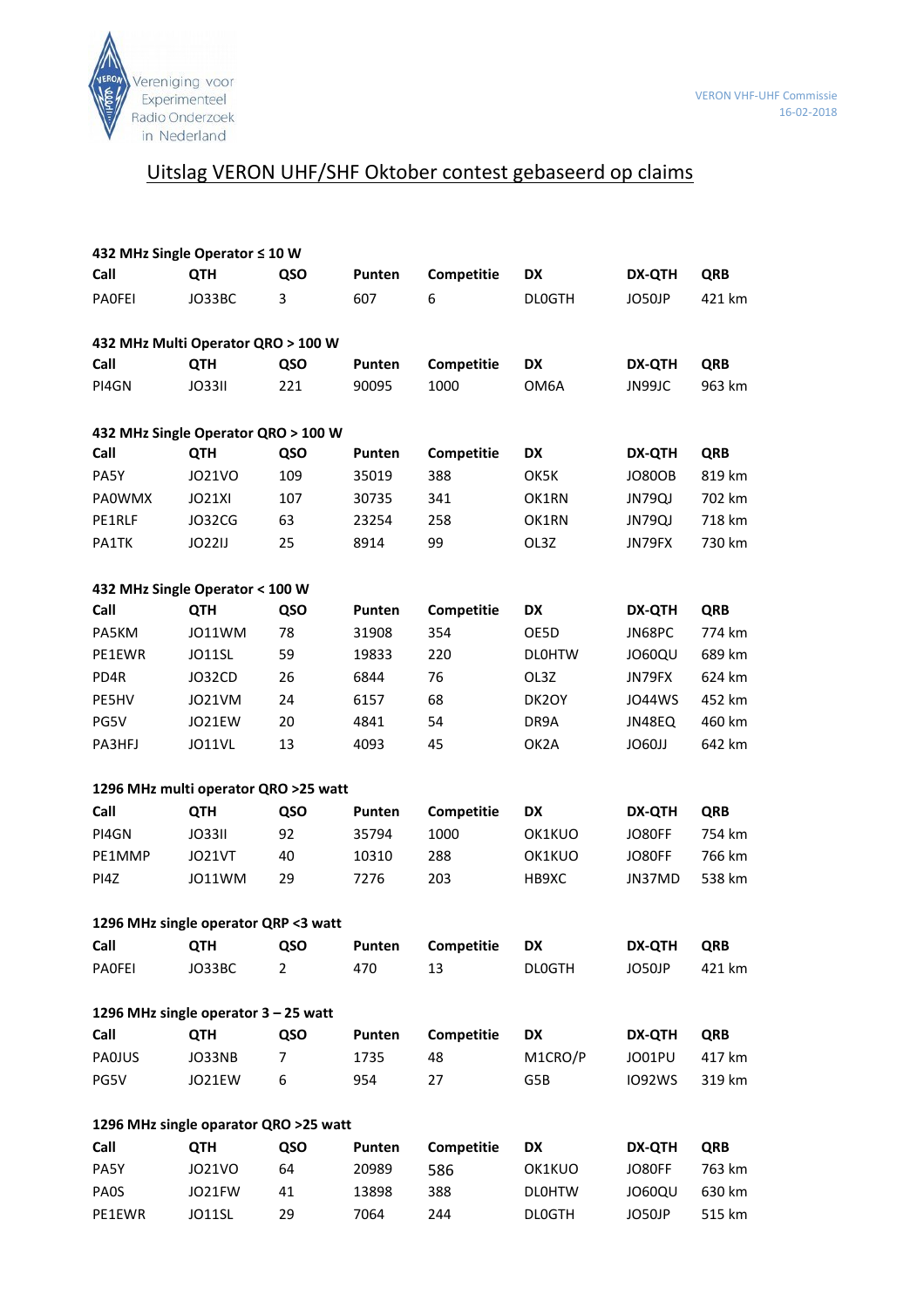|                                       | 2320 MHz single operator QRP < 3 watt  |                |        |            |                   |               |            |  |
|---------------------------------------|----------------------------------------|----------------|--------|------------|-------------------|---------------|------------|--|
| Call                                  | <b>QTH</b>                             | QSO            | Punten | Competitie | DX                | <b>DX-QTH</b> | <b>QRB</b> |  |
| PAOFEI                                | JO33BC                                 | 1              | 48     | 48         | PI4GN             | <b>JO33II</b> | 48 km      |  |
|                                       | 2320 MHz single operator 3 - 25 watt   |                |        |            |                   |               |            |  |
| Call                                  | QTH                                    | QSO            | Punten | Competitie | <b>DX</b>         | <b>DX-QTH</b> | <b>QRB</b> |  |
| <b>PAOS</b>                           | JO21FW                                 | 17             | 4138   | 500        | <b>DLOHTW</b>     | JO60QU        | 630 km     |  |
| PAOJUS                                | JO33NB                                 | 4              | 1176   | 142        | DR9A              | JN48EQ        | 494 km     |  |
|                                       | 2320 MHz single operator QRO > 25 watt |                |        |            |                   |               |            |  |
| Call                                  | <b>QTH</b>                             | QSO            | Punten | Competitie | <b>DX</b>         | <b>DX-QTH</b> | <b>QRB</b> |  |
| PE1EWR                                | JO11SL                                 | 13             | 2559   | 309        | DR9A              | JN48EQ        | 464 km     |  |
| PE1ITR                                | JO21QK                                 | $\overline{7}$ | 1680   | 203        | <b>DLOGTH</b>     | JO50JP        | 389 km     |  |
| 2320 MHz multi operator QRO > 25 watt |                                        |                |        |            |                   |               |            |  |
| Call                                  | <b>QTH</b>                             | QSO            | Punten | Competitie | <b>DX</b>         | <b>DX-QTH</b> | <b>QRB</b> |  |
| PI4GN                                 | <b>JO33II</b>                          | 26             | 8284   | 1000       | OK <sub>2</sub> M | JN69UN        | 642 km     |  |
| PI4Z                                  | JO11WM                                 | 13             | 2666   | 427        | <b>DLOGTH</b>     | JO50JP        | 493 km     |  |
| PE1MMP                                | JO21VT                                 | 19             | 3535   | 322        | G8CUL             | <b>IO91JO</b> | 483 km     |  |
|                                       | 3.4 GHz single operator $1 - 10$ watt  |                |        |            |                   |               |            |  |
| Call                                  | <b>QTH</b>                             | QSO            | Punten | Competitie | DX                | <b>DX-QTH</b> | <b>QRB</b> |  |
| PAOJUS                                | JO33NB                                 | $\mathbf{1}$   | 43     | 7          | PI4GN             | <b>JO33II</b> | 43 km      |  |
|                                       | 3.4 GHz Multi operator QRO >10 watt    |                |        |            |                   |               |            |  |
| Call                                  | <b>QTH</b>                             | QSO            | Punten | Competitie | <b>DX</b>         | <b>DX-QTH</b> | <b>QRB</b> |  |
| PI4GN                                 | <b>JO33II</b>                          | 11             | 3078   | 500        | OK1YA             | <b>JN79IO</b> | 693 km     |  |
|                                       | 5.7 GHz single operator $1 - 10$ watt  |                |        |            |                   |               |            |  |
| Call                                  | QTH                                    | QSO            | Punten | Competitie | DX                | <b>DX-QTH</b> | <b>QRB</b> |  |
| PAOJUS                                | JO33NB                                 | $\mathbf{1}$   | 43     | 16         | PI4GN             | <b>JO33II</b> | 43 km      |  |
|                                       | 5.7 GHz multi operator 1 - 10 watt     |                |        |            |                   |               |            |  |
| Call                                  | <b>QTH</b>                             | QSO            | Punten | Competitie | DX                | <b>DX-QTH</b> | <b>QRB</b> |  |
| PI4GN                                 | <b>JO33II</b>                          | 9              | 1991   | 750        | DL3IAE            | JN49DG        | 467 km     |  |
| PE1MMP                                | JO21VT                                 | 6              | 680    | 256        | PI4GN             | <b>JO33II</b> | 182 km     |  |
|                                       | 10 GHz single operator $1 - 10$ watt   |                |        |            |                   |               |            |  |
| Call                                  | <b>QTH</b>                             | QSO            | Punten | Competitie | DX                | <b>DX-QTH</b> | <b>QRB</b> |  |
| PA4ZP                                 | JO21RK                                 | 16             | 2434   | 831        | <b>DLOGTH</b>     | JO50JP        | 383 km     |  |
| <b>PAOS</b>                           | JO21FW                                 | 6              | 1395   | 476        | PAOJUS            | JO33NB        | 220 km     |  |
| PA3AWJ                                | JO21GW                                 | 7              | 1367   | 467        | <b>DL0GM</b>      | JO31UB        | 240 km     |  |
| PAOJUS                                | JO33NB                                 | 5              | 825    | 282        | DF0HS/P           | JO31AA        | 239 km     |  |
|                                       | 10 GHz multi operator 1 - 10 watt      |                |        |            |                   |               |            |  |
| Call                                  | <b>QTH</b>                             | QSO            | Punten | Competitie | <b>DX</b>         | <b>DX-QTH</b> | <b>QRB</b> |  |
| PI4GN                                 | <b>JO33II</b>                          | 13             | 2930   | 1000       | DL3IAE            | JN49DG        | 467 km     |  |
| PE1MMP                                | JO21VT                                 | 16             | 2340   | 799        | DL1GTH            | JO50JP        | 371 km     |  |
|                                       |                                        |                |        |            |                   |               |            |  |